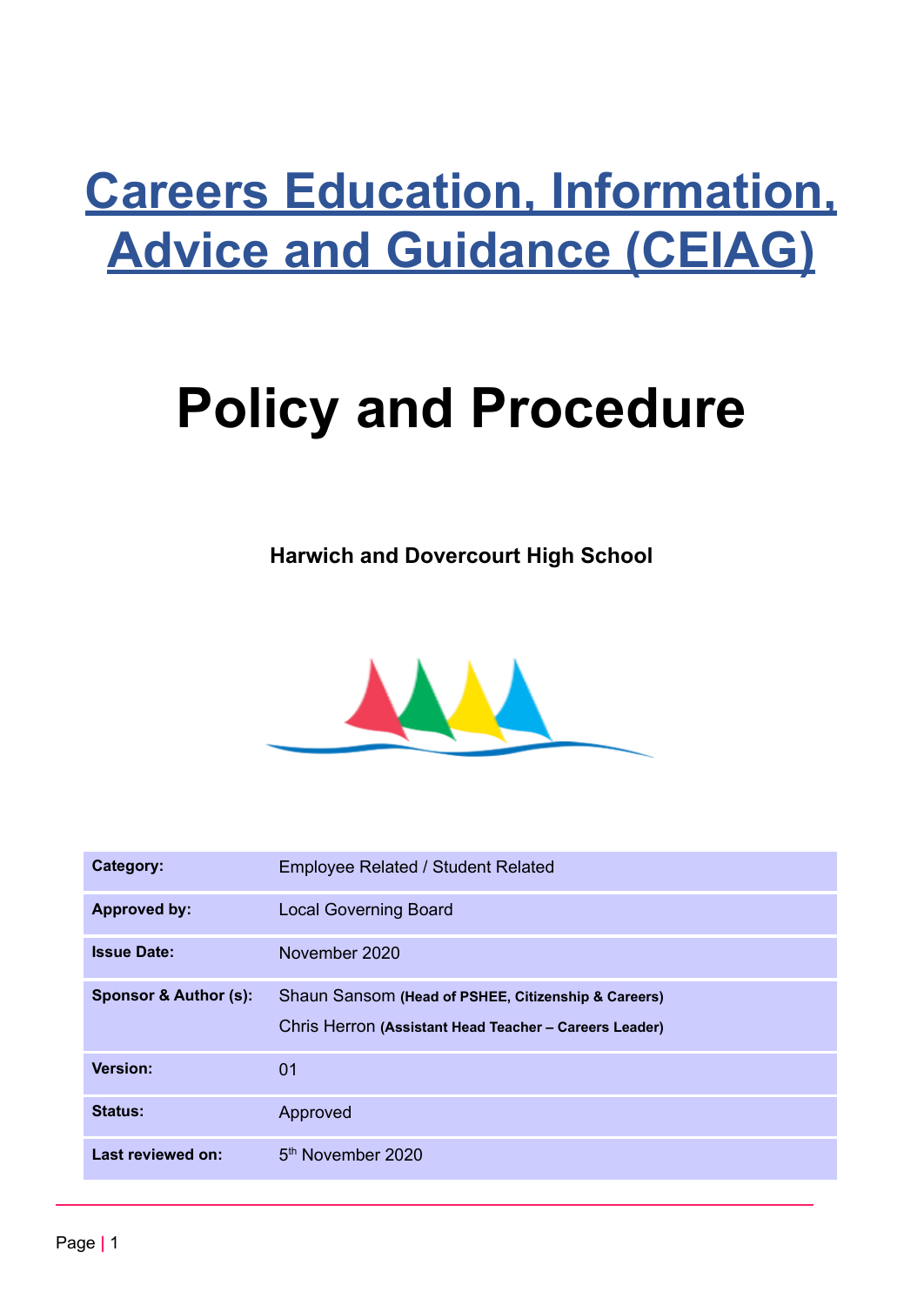## **Ownership and Control**

### **History**

| <b>Version</b> | <b>Author</b> | <b>Dated</b>  | <b>Status</b> | <b>Details</b>               |
|----------------|---------------|---------------|---------------|------------------------------|
| 01             | <b>SSA</b>    | November 2020 | Approved      | Aproved by LGC November 2020 |
|                |               |               |               |                              |
|                |               |               |               |                              |
|                |               |               |               |                              |

#### **Intended Audience**

| <b>Intended Audience</b>                          | Intended Method of Distribution |
|---------------------------------------------------|---------------------------------|
| Students, Parents/Carers/Staff &<br>Stakeholders' | Website, SharePoint Drive       |
|                                                   |                                 |

#### **AMENDMENT TRACKER**

## **Summary of all changes being proposed in this policy review:**

| Page | <b>Clause</b> | <b>Details of amendment</b>                                                                                                                                                                                                                                                                   |
|------|---------------|-----------------------------------------------------------------------------------------------------------------------------------------------------------------------------------------------------------------------------------------------------------------------------------------------|
|      |               | The previous careers policy has been rewritten based on updated Guidance. Links to this Guidance can be<br>found throughout the policy. The content within this policy is new / updated and based on the statutory<br>guidance and the 8 Gatsby benchmarks. This new policy contains 9 pages. |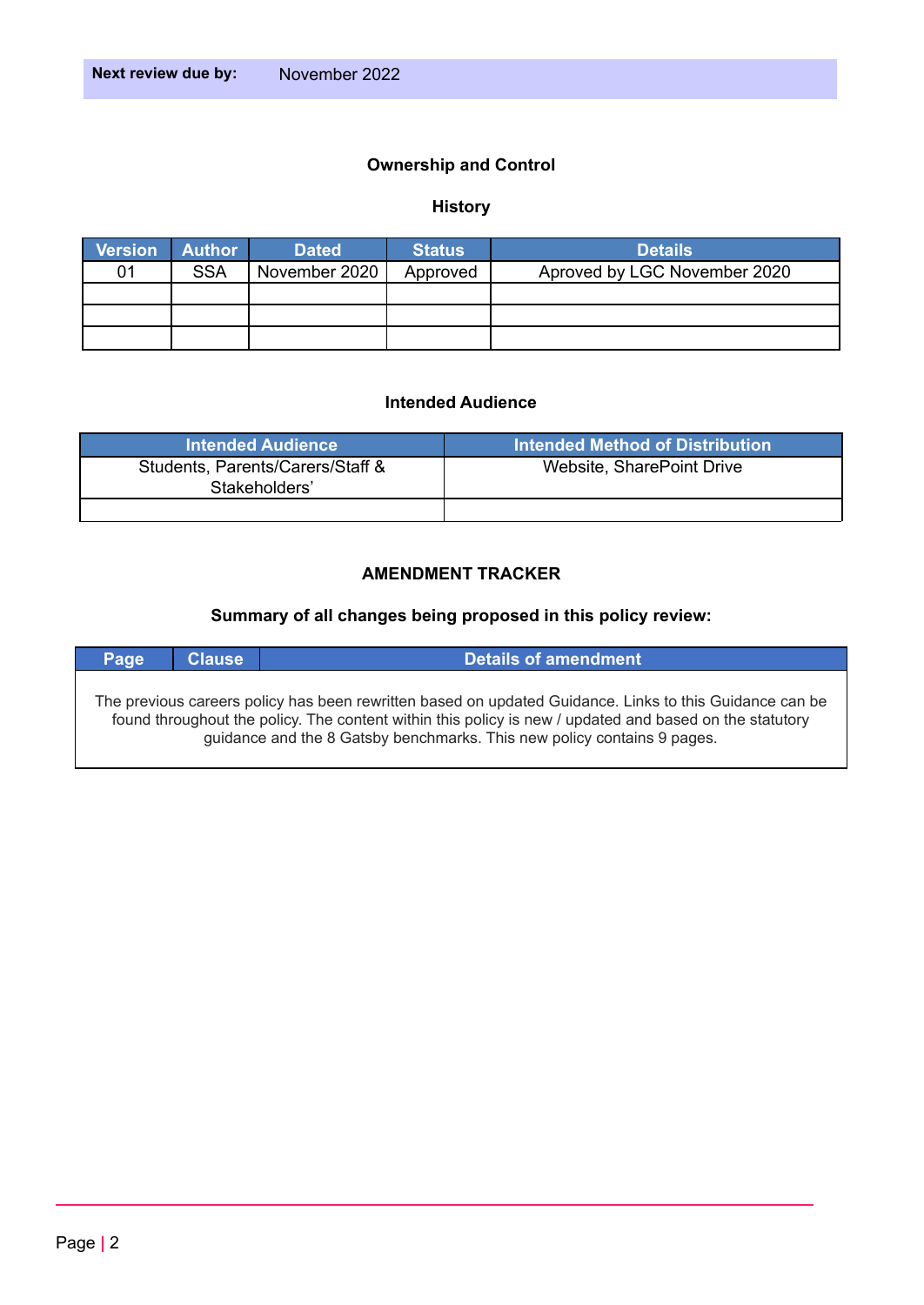#### **Introduction**

The fast-changing world of work means that more than ever young people need to be supported in making a successful transition from education to employment, helping them to identify and choose career opportunities that are right for them.

Careers Education helps prepares students for the opportunities and responsibilities of adult working life and, as such, has a vital contribution to the school's aims of working closely with employers, Further and Higher Education institutions and supporting students in the life-time experience of learning. Careers Education and Guidance & Work-Related Learning also make a major contribution to preparing young people for the opportunities, responsibilities, and experiences of life, in order to help them make a successful transition to adulthood.

Harwich and Dovercourt High School currently provides careers education in Years 7-13 and gives students access to impartial careers information advice and guidance.

Careers education forms a key part of the curriculum and is delivered alongside PSHEE and Citizenship to give a holistic perspective on planning and preparing for their immediate and long-term future. IAG is offered within the school but also in partnership with a range of external providers including employers and FE providers.

#### **Commitment**

Harwich and Dovercourt High School is committed to providing a stable, structured programme of careers education and guidance for all students in years 7-13. This programme will be delivered in conjunction with other relevant partners and providers.

In a highly competitive employment market, the choices students make are taking on new levels of complexity. This requires us to:

- Have a planned programme of careers education, information, advice and guidance that allows students to develop the skills for employability; which develops their knowledge, skills and understanding to make well-informed and realistic decisions about their future in learning and work and which encourages young people to aspire and to make successful transitions and achieve positive progression.
	- $\circ$  This will be done through a planned, tailored and progressive programme of activities which supports learners in choosing pathways that are suited to their interests and abilities, helping young people to follow a career path and manage transitions throughout their working lives.
- Provide resources and advice to enable students to understand and develop career choices and to ensure that careers education is seen as part of the overall curriculum for all years.
	- $\circ$  An annual budget is set for careers education and IAG provision and this is based on an informed spending plan put together by the senior member of staff responsible. This budget is supported by other funding streams including Pupil Premium.
- Encourage students to achieve and to be ambitious.
- Motivate our students, promoting equality of opportunity and maximising their academic and personal achievement whilst at school and beyond.
- Involve employers, parents/carers, staff and students in the further development of careers information and advice.
- Provide advice and quidance by a qualified professional in an impartial manner.

Students will understand how their education equips them with the behaviours and attitudes necessary for success in their next stage of education, training, or employment and for their adult life.

Harwich and Dovercourt High School endeavours to follow the statutory guidance from the Department for Education 'Careers Guidance and access for education and training providers' January 2018. This has been updated since the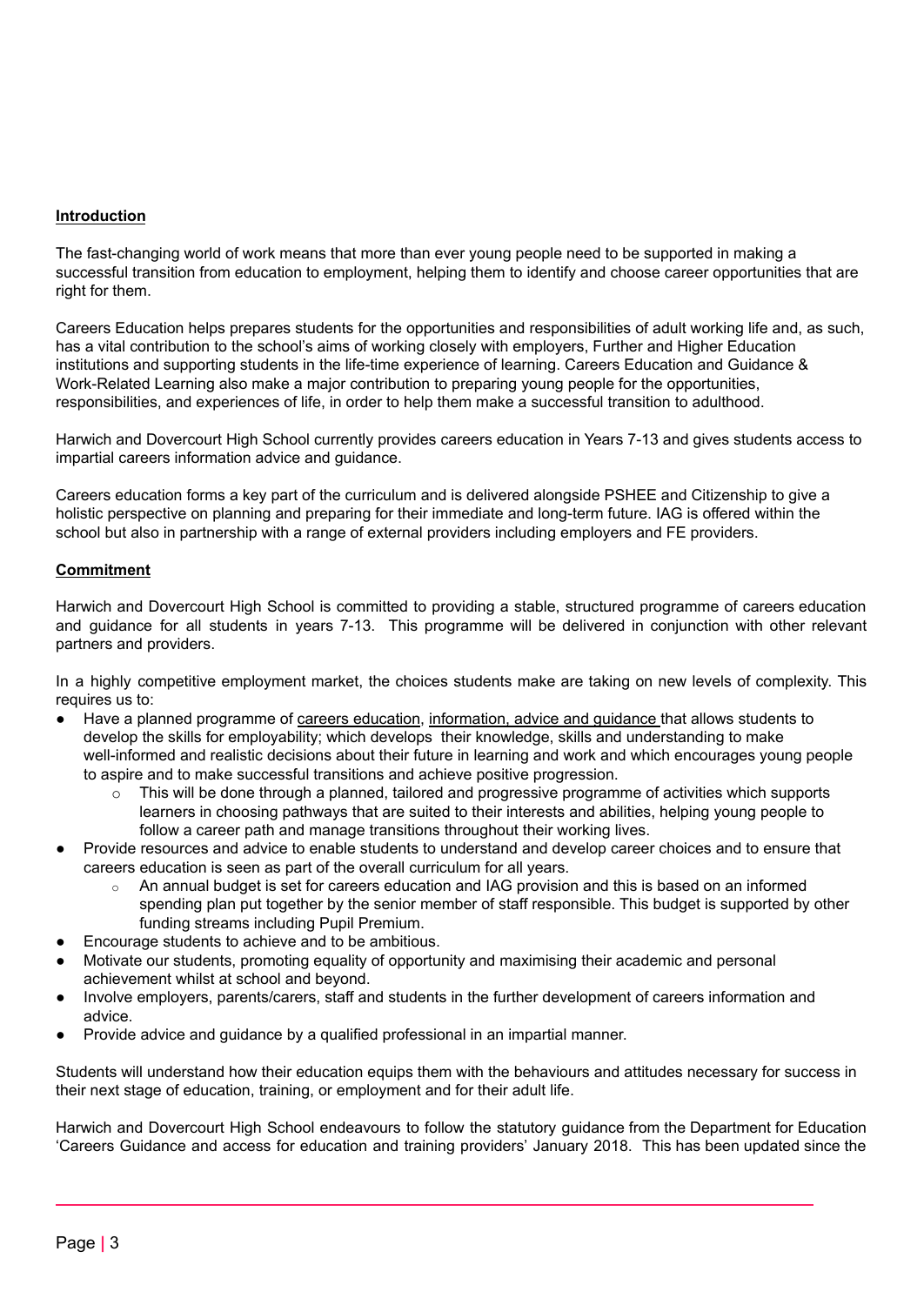previous statutory guidance in April 2017 and refers to the legislation Section 42A, 42B 45A of the Education Act 1997 and Section 72 of the Education and Skills Act 2008.

The school involves parents and carers with Careers Education and Guidance and Work-Related Learning provision through Parents evenings, Information evenings, discussion with tutors and Year Leaders.

#### **Aim**

To provide students at the Harwich and Dovercourt High School with the knowledge, advice and understanding to make informed decisions at each transition and ultimately achieve their employment goals and aspirations.

The main aims of our career's education:

- To inspire and raise students' aspirations.
- Develop their understanding of themselves in relation to future learning and employment opportunities.
- Prepare students for the world of work.
- For every student to have meaningful encounters with employers.
- Develop skills and attribute valued by employers (career management and employability skills).
- Develop careers awareness and career management skills.
- Benefit from impartial and up to date information, advice, and quidance.

#### **Objectives**

- Contribute to the school strategies to raise achievement by increasing motivation.
- To support inclusion, challenge stereotyping and promote equality of opportunity.
- To develop a broad understanding of the world of work and an ability to respond to changing opportunities.
- To focus students on their future aspirations.
- To support the development of enterprise and employability skills.
- To meet the needs of all our students.

#### **Harwich and Dovercourt High School Background & Ethos**

Harwich and Dovercourt High School is smaller than the average-sized secondary school where the majority of students are White British. Harwich and Dovercourt High School is part of the Sigma Trust.

The proportion of disadvantaged pupils is higher than average, with the proportion of students who have SEN and/or disabilities is higher than the national average. The proportion of students who have an education, health and care plan is average and a small number of students attend alternative provision within the academy and with off-site providers.

At Harwich and Dovercourt High School we foster a culture of learning and achievement which promotes our intention to meet the learning and development needs of all our students and staff. We firmly believe in 'getting the best for all students and increasing their life chances'.

All students during their learning journey at Harwich and Dovercourt High School are supported in the transition from being a child learning and preparing for future life to becoming a young adult empowered and motivated with an understanding and ability to make well-informed and realistic decisions about their future.

#### **Raising Aspirations**

The school aims to provide access to a range of planned activities that inspire all students and raise their aspirations and sees CEIAG as playing a central role in this through: -

Dedicated curriculum time/PSHEECC/tutor time.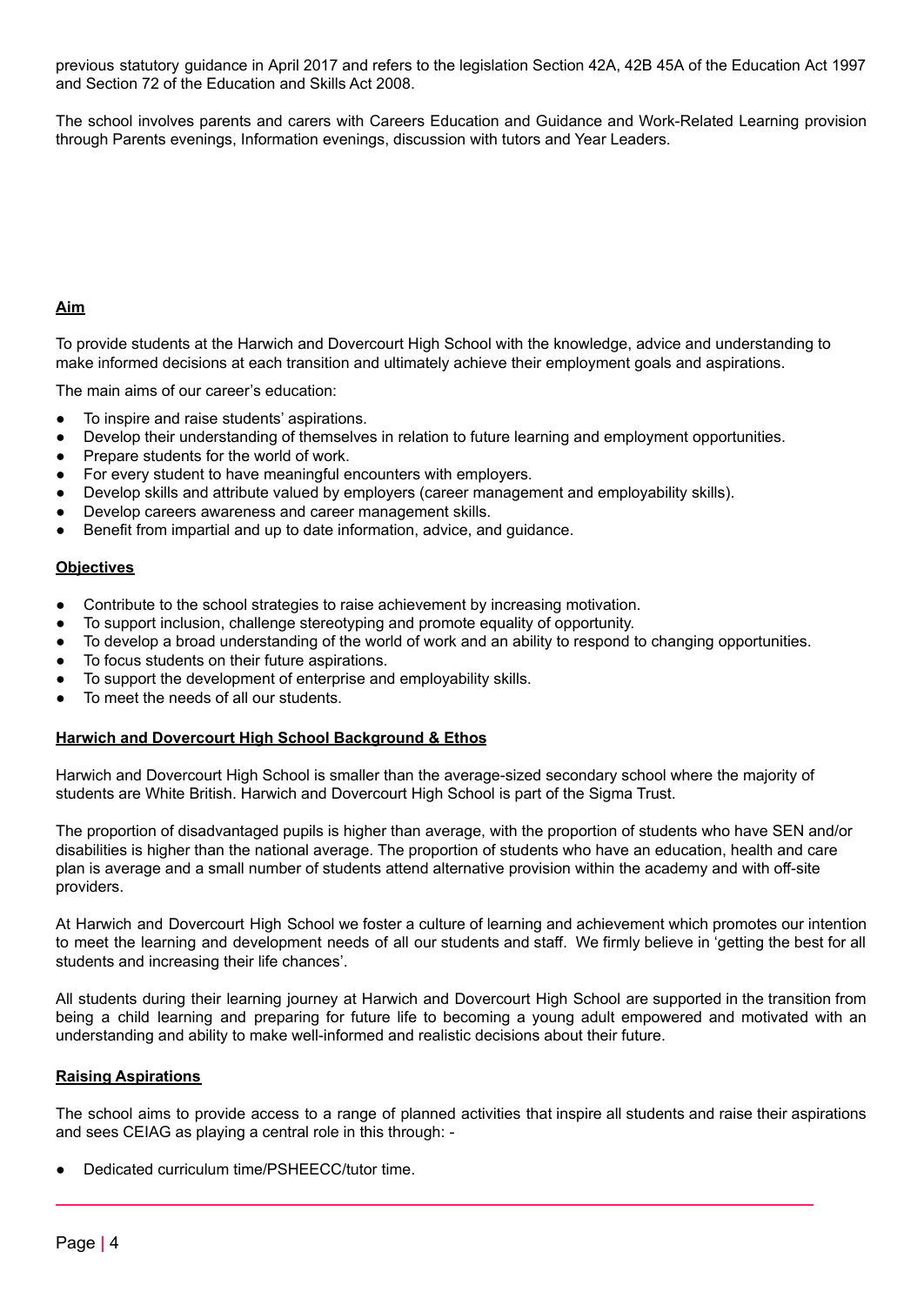- Careers Awareness raising events, trips, and Workshops.
- Mentoring.
- Community and Year Group activities.
- Work Experience.
- Mock Interviews.
- Assemblies.
- Careers Library.
- One-to-one independent and impartial careers interviews.
- University visits and sessions.

#### **Links with other Policies**

The policy is consistent with established development, careers and Work Experience plans. It supports and is underpinned by key school policies in school including those for Teaching and Learning, Equal Opportunities, Child Protection, Anti-Bullying and PSHEECC Education (comprising PSHEE, Citizenship Careers education, work related learning, enterprise and financial capability).

Following the Technical and Further Education Act 2017 under Section 42B, the school ensures that there is an opportunity for a range of education and training providers to access all students in year 8 to year 13 for the purpose of informing them about approved technical courses and qualifications as alternatives to academic and school-based routes.

In order to provide high-quality careers provision, the school will work towards achieving the following Gatsby Benchmarks:

- 1. **A stable careers programme.**
- 2. **Learning from career and labour market information.**
- 3. **Addressing the needs of each pupil.**
- 4. **Linking curriculum learning to careers.**
- 5. **Encounters with employers and employees.**
- 6. **Experiences of workplaces.**
- 7. **Encounters with further and higher education.**
- 8. **Personal guidance.**

#### **Students' needs**

The CEIAG programme is designed to meet the needs of students at Harwich and Dovercourt High School. It is differentiated and personalised to ensure progression through activities that are appropriate to students' stages of career learning, planning and development.

#### **Curriculum Delivery**

Careers is delivered as part of the PSHEECC programme in Years 7-13. Years 10, 11 and 12 have a dedicated Careers/Enterprise Day. All students receive three PSHEECC enrichment days per academic year. Students also receive careers input through tutor time and have their own individual KUDOS account.

**Year 7** - Designed to give an introduction to what a career is. Raise awareness of the different types of careers available, including STEM and the skills needed for them. Students focus on self-awareness, identifying own skills and qualities.

**Year 8** - Concentrates on raising students' awareness of the world of work including the importance of employability skills, Enterprise and Stereotyping. Focuses on option choices.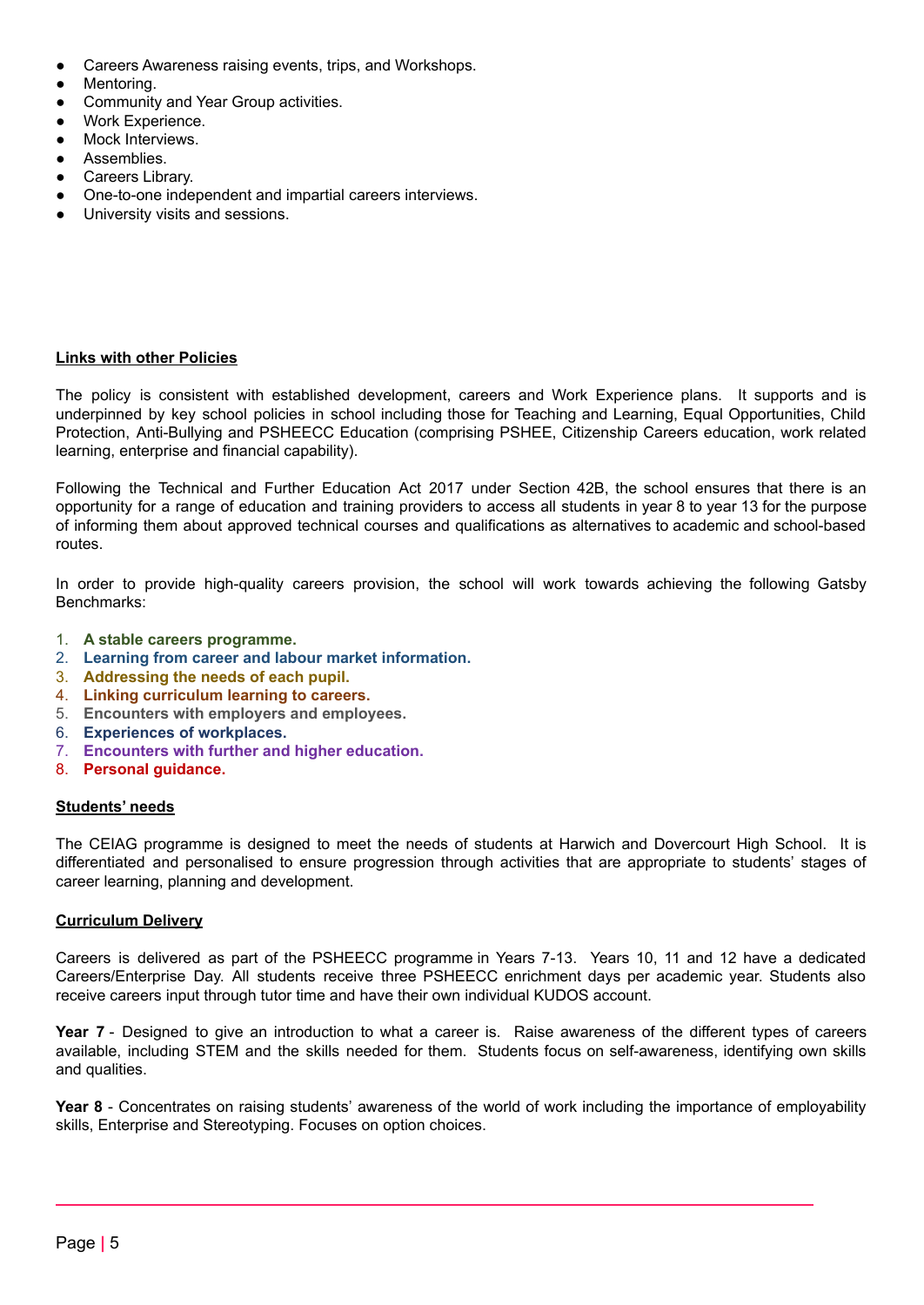**Year 9** - Focuses on decision-making and careers research. Students start to look at understanding jobs and careers paths including Labour Market information.

**Year 10** - Delivery is through lessons as well as a dedicated Careers Fair, assemblies, trips, during tutor time and subject specific lessons. Students continue to understand about the world of work looking at Apprenticeships and preparing for work experience. Be reminded about pathways options available and experience encounters with employers and employees.

**Year 11** - Delivery is through lessons and a dedicated Careers fair, assemblies, trips, during tutor time, Mentoring and subject specific lessons to enable students to start preparing for transition from school to work/further education. Focussing on CVs, applications and interview preparation, Pathway options including FE and HE, Apprenticeships and Post 16. Experience encounters with employers and employees.

**KS5** focusses on continuing to raise students' aspirations and help prepare for transition to higher education/employment. Students access a variety of information sessions and events on higher education including; Finance talks, making the most of Open Days, university visits and UCAS preparation sessions from both outside agencies and Harwich and Dovercourt High School staff. Post 16 students have the opportunity to take part in Professional Work Experience and Mock Interviews.

#### **Advice & Guidance**

Students can arrange access to an Independent Careers Advisor at any time through self-referral via the Head of PSHEECC or Careers Leader. Students can also directly ask our Careers Advisor questions via the KUDOS software.

Year 11,12 & 13 students will have access to one-to-one and /or group interviews from a Careers Advisor in school as part of their transition support.

Other links with local 14-19 providers are made as and when required. Links with parents/carers are maintained using a variety of methods including, letters, options/Parents' evenings, school newsletter, school website and social media.

#### **Information Provision**

Provision of impartial, up to date, accurate information, which seeks to challenge stereotypical views and provide equality of opportunity which is accessible to all is essential to ensuring that Harwich and Dovercourt High School delivers a comprehensive CEIAG service.

We encourage students to raise their aspirations and decision-making by developing their research skills, and understand how to use information effectively, to enable them to make well-informed career decisions about their learning and work.

There is a dedicated budget for CEIAG that is set annually. We have a dedicated careers and aspirations area suitable for individual browsing and group work. Within this area is a mini careers library. Where some resources appear in other parts of the school (for example, leaflets on health or specific departmental careers information) the students are signposted appropriately.

CEIAG information can be accessed by parents/carers and students via the school's website.

#### **Whole School Provision Overview**

- Identify ways of engaging a wide range of local organisations in careers and enterprise activities at the school.
- Provide opportunity for guidance interviews to all Year 10 and 12 students
- Provide a series of guidance interviews to all students from disadvantaged backgrounds and those with special educational needs.
- Provide all students with access to KUODS an online careers platform.
- Provide advice and quidance lessons with Year 8 and 9 students to raise awareness in Apprenticeships, Traineeships, A Levels and Vocational Pathways. This will assist students with picking their GCSE options.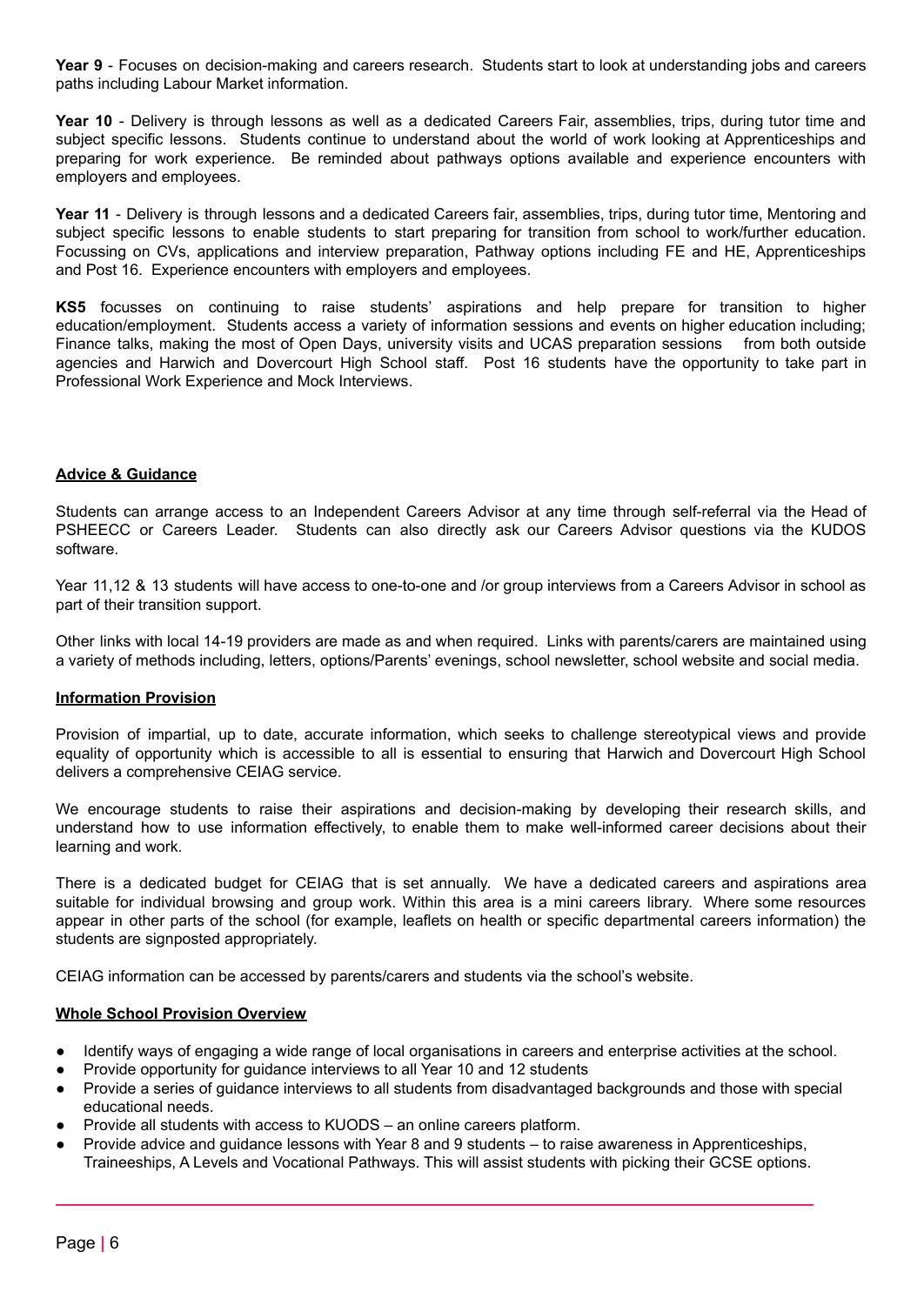- Provide advice and guidance to Year 11, 12 and 13 students when they are making decisions for progress Post 16/17/18.
- Provide students/mentors and parents/carers with the means for independent research (a Careers Library and Careers Planning programs).
- Co-ordinate and support integrated Careers information provision within Faculties.
- Dedicated PSHEE, Citizenship and Careers Lessons (two per fortnight) as well as working with Faculties to provide each year group with interactive Careers Activities:
	- o *Year 7* Learning 2 Learn Skills development. Delivered through a career's day during "Futures Week".
	- o *Year 8 & 9* Enterprise Activity 'What's my line' and other employer led activities. Skill recognition and advice on making choices in preparation for Options, PSHEE Careers Day, involving outside speakers.
	- o *Year 10* KUDOS, CV preparation and interview skills sessions.
	- o *Year 11-* Year 11 Conference and Workshops Workshops provided by Post 16 providers: Careers Convention, Careers interviews and college application support.
	- o *Year 12 & 13 –* College Open Days, Apprenticeship Roadshow, Guest Speakers from local providers and Job Centre Plus, University Preparation and Open Days, UCAS Fair. Finance and Apprenticeships sessions.
- Visits to Universities and Colleges and subject specific visits encouraged where appropriate.
- Careers is also delivered through departmental Schemes of Work.
- Liaise with STEM Ambassadors to promote STEM subjects by involving students in STEM activities and talks by Guest Speakers from STEM involved organisations.
- Provide support and advice to students and parents/carers on Results Days and Information Evenings.

#### **Monitoring Review & Evaluation**

Provision at the school will be subject to evaluation and review annually in an aim to continually improve the quality of the provision and include any further advice provided by the DFE, Ofsted or CPD providers.

Teaching of CEIAG related topics and the learning outcomes are monitored and evaluated by the head of PSHEECC /ELT and SLT through observation of lessons and checks of student's work (in line with the school's monitoring policy).

Provision and delivery is evaluated with staff and students from appropriate year groups. The results of evaluation are used to inform, review, and develop CEIAG. The results of evaluation are communicated to the team through discussion at Faculty and School Improvement meetings where appropriate.

The overall CEIAG programme is evaluated annually by the Head of PSHEECC using the evaluations and monitoring feedback throughout the year from the various activities and events held.

At the end of each topic/module/activity/event the lead members of staff or the head of PSHEECC will review the activity. Evaluation methods include questionnaires, feedback forms and informal discussion. The results of evaluation are communicated to relevant staff by formal meeting and e-mail. Some joint activities and events held through a partnership with the other Schools are monitored and reviewed at regular partnership meetings.

Student destinations are also used to evaluate the CEIAG Programme. This information highlights if students are making well informed and realistic decisions.

#### **Quality Assurance**

The Careers Leader completes the Careers and Enterprise Company's Compass Tool on an annual basis to monitor the progress towards the 8 Gatsby Benchmarks as part of the statutory duty.

During 2021 we will be working towards gaining a Career Mark accreditation, the quality standard in CEIAG. Gaining Career Mark is very important to Harwich and Dovercourt High School as it will mean we have a robust and comprehensive CEIAG Programme in place and allow all students to develop the knowledge, skills and understanding to make well informed positive choices and progress.

#### **Equality of Opportunity**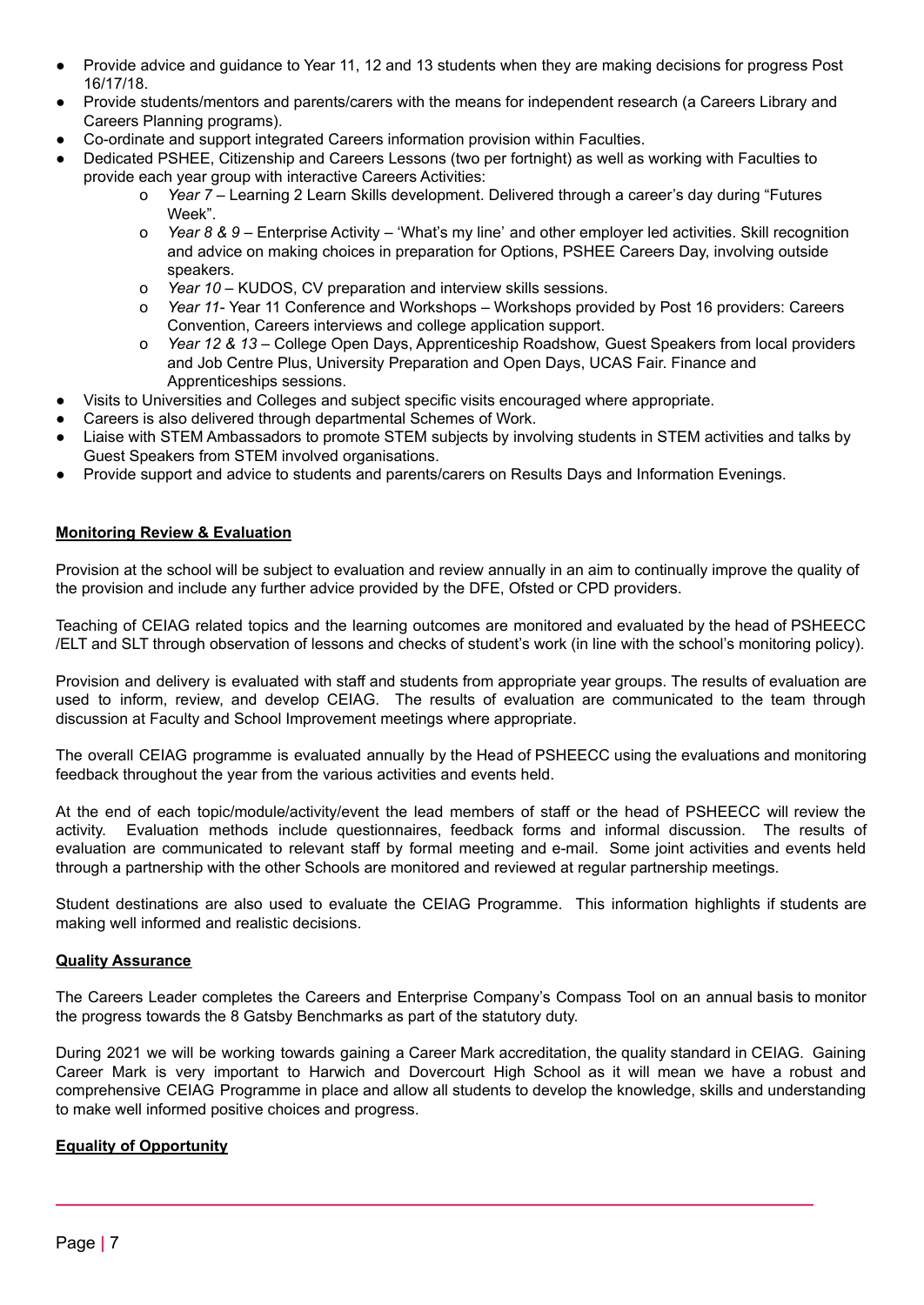The programme promotes equality of opportunity and inclusion by providing all learners with appropriate opportunities. The school is committed in its recognition of, and challenging stereotypical views which create barriers to opportunities in learning and work. Challenging stereotypes is promoted by the school's ethos and targeted strategies such as offering personalised work experience week, using visitors/speakers from a variety of backgrounds and experience, Progress and Guidance programmes including university visits and trips to businesses.

#### **Implementation**

#### **Management**

Mr Sansom (Head of PSHEECC) co-ordinates the CEIAG Programme and is responsible to the Careers Leader, Mr Herron (Assistant Head Teacher) and the School Governor for Careers. Work experience is planned and implemented by Mr Herron. Further information on Work Experience can be obtained from Mr Herron.

The careers leader links with staff responsible for related areas of the curriculum such as PSHEECC Education via appropriate forums including Faculty Meetings, Line Management Meetings, Heads of Year meetings, Tutor briefings and Staff Training days. The first point of contact for parents and students is their tutor. They are able to support students and signpost to appropriate information, advice, and guidance.

#### **Staffing**

All staff have a contribution to make to careers education and IAG through their roles as employees of Harwich and Dovercourt High School. Subject teachers appreciate the link between their subject specialism and the transferable skills it enables students to develop. Students are encouraged to relate these to employability via curriculum delivered activities. Support Staff also play a vital role in delivering activities to students with a vocational element and help raise awareness of key employability skills and qualities.

#### **Staff Development/Training**

The training and support needs of staff involved in co-ordinating, delivering and supporting careers education and IAG are identified and met through a continuing professional development programme, as well as being identified via the monitoring, review, and evaluation of the programme. The school endeavours to meet identified training needs normally within a school year and links this to the Performance Management process.

Staff also receive CEIAG information through INSET training to keep them updated and allow them to carry out their role effectively.

The senior member of staff with responsibility is also given access to training and collaborative working opportunities throughout the year to remain fully informed in their role of coordinating IAG and careers education within the school

#### **Recording**

Career learning is recorded based on curriculum delivery outcomes in accordance with the National Framework. The learning is recorded in faculty and tutor group Schemes of Learning by faculty and Heads of Year. Learning is also recorded via online tools such as Kudos, Unifrog and careers booklets.

#### **Partnerships**

We work with other providers to deliver our CEIAG Programme including; The Careers and Enterprise Company, Make Happen, Department for Work and Pensions, Barclays Life Skills, The Princes Trust, The Army and Local Colleges.

We are always looking to develop links with local businesses to complement and support our CEIAG programme and we work with individual professionals from the world of work to deliver our Mock Interviews and Careers Days.

#### **Provider access**